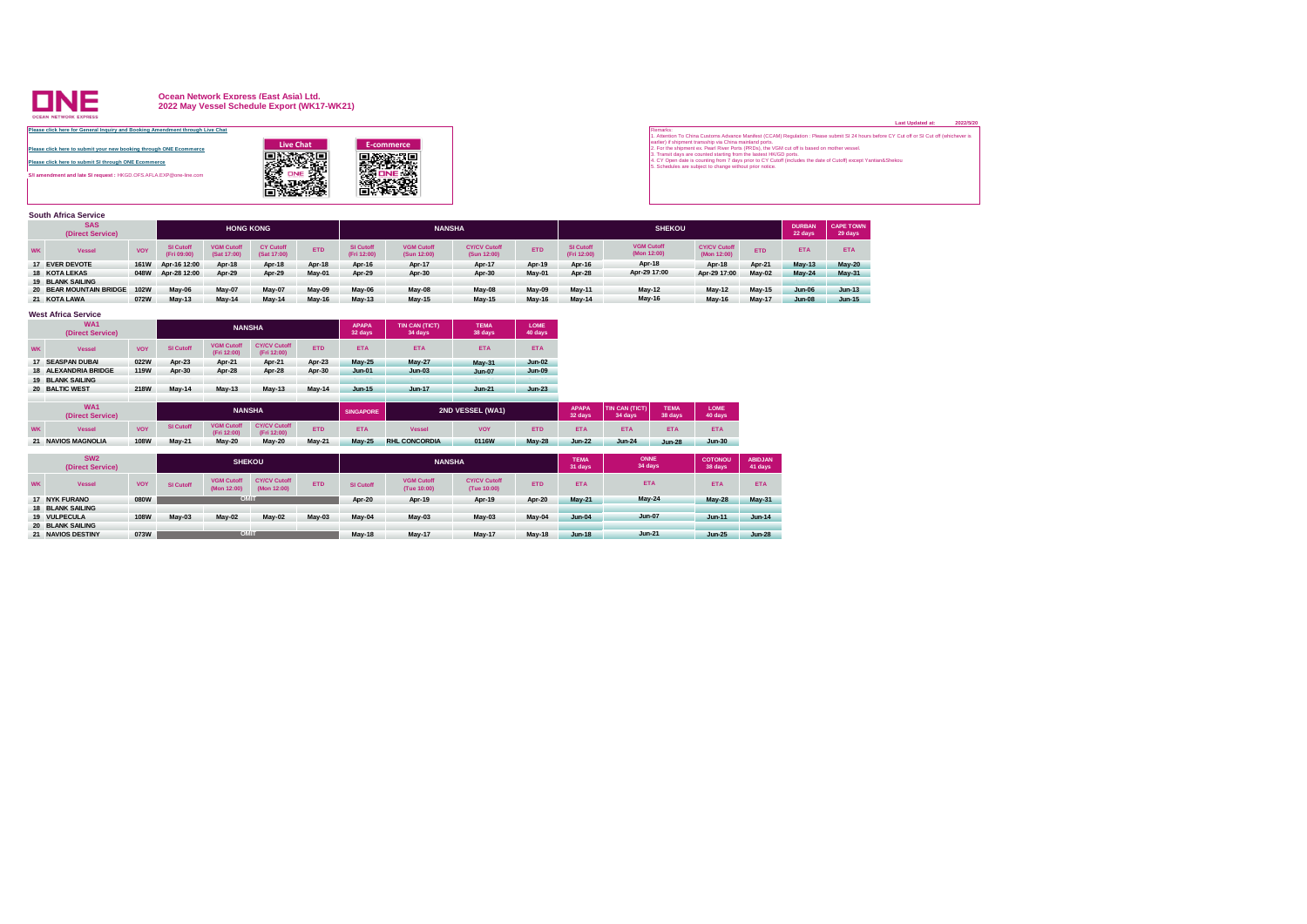## **DNE**

### **Ocean Network Express (East Asia) Ltd. 2022 May Vessel Schedule Export (WK17-WK21)**

| Please click here for General Inquiry and Booking Amendment through Live Chat |                  |            | Remarks:    |
|-------------------------------------------------------------------------------|------------------|------------|-------------|
|                                                                               |                  |            | 1. Attentio |
|                                                                               | <b>Live Chat</b> | E-commerce | earlier) if |
| Please click here to submit your new booking through ONE Ecommerce            |                  |            | 2. For the  |
|                                                                               |                  |            | 3. Transit  |
| Please click here to submit SI through ONE Ecommerce                          |                  |            | 4. CY Op    |
|                                                                               |                  |            | 5. Sched    |
| S/I amendment and late SI request : HKGD.OFS.AFLA.EXP@one-line.com            |                  |            |             |
|                                                                               |                  |            |             |
|                                                                               |                  |            |             |
|                                                                               |                  |            |             |
|                                                                               |                  |            |             |

| Remarks:                                                                                                                                   |  |
|--------------------------------------------------------------------------------------------------------------------------------------------|--|
| 1. Attention To China Customs Advance Manifest (CCAM) Regulation : Please submit SI 24 hours before CY Cut off or SI Cut off (whichever is |  |
| earlier) if shipment transship via China mainland ports.                                                                                   |  |
| 2. For the shipment ex. Pearl River Ports (PRDs), the VGM cut off is based on mother vessel.                                               |  |
| 3. Transit days are counted starting from the lastest HK/GD ports.                                                                         |  |
| 4. CY Open date is counting from 7 days prior to CY Cutoff (includes the date of Cutoff) except Yantian&Shekou                             |  |
| 5. Schedules are subject to change without prior notice.                                                                                   |  |

|           | FE2+ARE<br>(T/S via Tangier) |            | <b>NANSHA</b>            |                                  |                                    |               |                                 | <b>YANTIAN</b>                   |                                    |            |               | 2ND VESSEL (ARE)<br><b>VIA TANGIER</b> |              |               | <b>DAKAR</b><br>(T/S 4 days) |
|-----------|------------------------------|------------|--------------------------|----------------------------------|------------------------------------|---------------|---------------------------------|----------------------------------|------------------------------------|------------|---------------|----------------------------------------|--------------|---------------|------------------------------|
| <b>WK</b> | <b>Vessel</b>                | <b>VOY</b> | SI Cutoff<br>(Mon 12:00) | <b>VGM Cutoff</b><br>(Tue 15:00) | <b>CY/CV Cutoff</b><br>(Tue 15:00) | ETD.          | <b>SI Cutoff</b><br>(Wed 10:00) | <b>VGM Cutoff</b><br>(Thu 09:00) | <b>CY/CV Cutoff</b><br>(Thu 09:00) | <b>ETD</b> | <b>ETA</b>    | <b>Vessel</b>                          | <b>VOY</b>   | <b>ETD</b>    | <b>ETA</b>                   |
|           | 17 MOL TRUTH                 | 017W       | Apr-18                   | Apr-20                           | Apr-20                             | Apr-23        | Apr-21                          | Apr-22 10:00                     | Apr-22 10:00                       | Apr-25     | <b>May-17</b> | <b>JONATHAN P</b>                      | <b>2221S</b> | $Mav-24$      | <b>May-28</b>                |
|           | 18 MOL TRUST                 | 019W       | Apr-26                   | Apr-27                           | Apr-27                             | Apr-30        | Apr-28                          | Apr-29                           | Apr-29                             | May-01     | $May-23$      | <b>MICHEL A</b>                        | <b>2222S</b> | <b>May-31</b> | $Jun-04$                     |
|           | 19 AL ZUBARA                 | 018W       | May-02                   | $May-03$                         | May-03                             | <b>May-05</b> | May-05 12:00                    | May-05                           | May-05                             | May-07     | <b>May-29</b> | <b>JONATHAN P</b>                      | 2223S        | <b>Jun-07</b> | <b>Jun-11</b>                |
|           | <b>20 BLANK SAILING</b>      |            |                          |                                  |                                    |               |                                 |                                  |                                    |            |               |                                        |              |               |                              |
|           | 21 TIHAMA                    | 020W       | <b>May-13</b>            | May-14                           | <b>May-14</b>                      | <b>May-17</b> | <b>May-17</b>                   | <b>May-18</b>                    | <b>May-18</b>                      | $May-24$   | $Jun-15$      | <b>JONATHAN P</b>                      | <b>2225S</b> | <b>Jun-21</b> | <b>Jun-25</b>                |
|           |                              |            |                          |                                  |                                    |               |                                 |                                  |                                    |            |               |                                        |              |               |                              |

#### **East Africa Service**

|           | EA3<br>(Direct Service) |             |                  | <b>MOMBASA</b><br>18 days        |                                    |               |               |
|-----------|-------------------------|-------------|------------------|----------------------------------|------------------------------------|---------------|---------------|
| <b>WK</b> | <b>Vessel</b>           | <b>VOY</b>  | <b>SI Cutoff</b> | <b>VGM Cutoff</b><br>(Sat 12:00) | <b>CY/CV Cutoff</b><br>(Sat 12:00) | <b>ETD</b>    | <b>ETA</b>    |
| 17        | <b>KOTA KAMIL</b>       | <b>176W</b> | Apr-24           | Apr-23                           | Apr-23                             | Apr-24        | <b>May-12</b> |
| 18        | <b>GSL LALO</b>         | <b>177W</b> | May-01           | Apr-30                           | <b>Apr-30</b>                      | May-01        | <b>May-19</b> |
| 19        | <b>ATHENA</b>           | <b>178W</b> | <b>May-10</b>    | May-08                           | May-08                             | <b>May-10</b> | <b>May-28</b> |
| 20        | <b>KOTA MACHAN</b>      | <b>179W</b> | <b>May-15</b>    | <b>May-14</b>                    | <b>May-14</b>                      | <b>May-15</b> | <b>Jun-02</b> |
| 21        | <b>KOTA GADANG</b>      | <b>180W</b> | <b>May-22</b>    | <b>May-21</b>                    | <b>May-21</b>                      | <b>May-22</b> | <b>Jun-09</b> |

|           | <b>EA4</b><br>(Direct Service) |             |                  | <b>NANSHA</b>                    |                                    |               | <b>DAR ES</b><br><b>SALAAM</b><br>17 days |
|-----------|--------------------------------|-------------|------------------|----------------------------------|------------------------------------|---------------|-------------------------------------------|
| <b>WK</b> | Vessel                         | <b>VOY</b>  | <b>SI Cutoff</b> | <b>VGM Cutoff</b><br>(Mon 12:00) | <b>CY/CV Cutoff</b><br>(Mon 12:00) | <b>ETD</b>    | <b>ETA</b>                                |
| 17        | <b>NYK CLARA</b>               | <b>215W</b> | Apr-20           | Apr-18                           | Apr-18                             | Apr-20        | May-07                                    |
| 18        | <b>KOTA MAKMUR</b>             | 216W        | <b>Apr-27</b>    | Apr-25                           | Apr-25                             | Apr-27        | May-14                                    |
| 19        | <b>PORTO</b>                   | <b>217W</b> | May-04           | May-02                           | May-02                             | May-04        | <b>May-21</b>                             |
| 20        | <b>NORTHERN VALENCE</b>        | <b>218W</b> | <b>May-13</b>    | <b>May-11</b>                    | <b>May-11</b>                      | <b>May-13</b> | <b>May-30</b>                             |
| 21        | <b>BLANK SAILING</b>           |             |                  |                                  |                                    |               |                                           |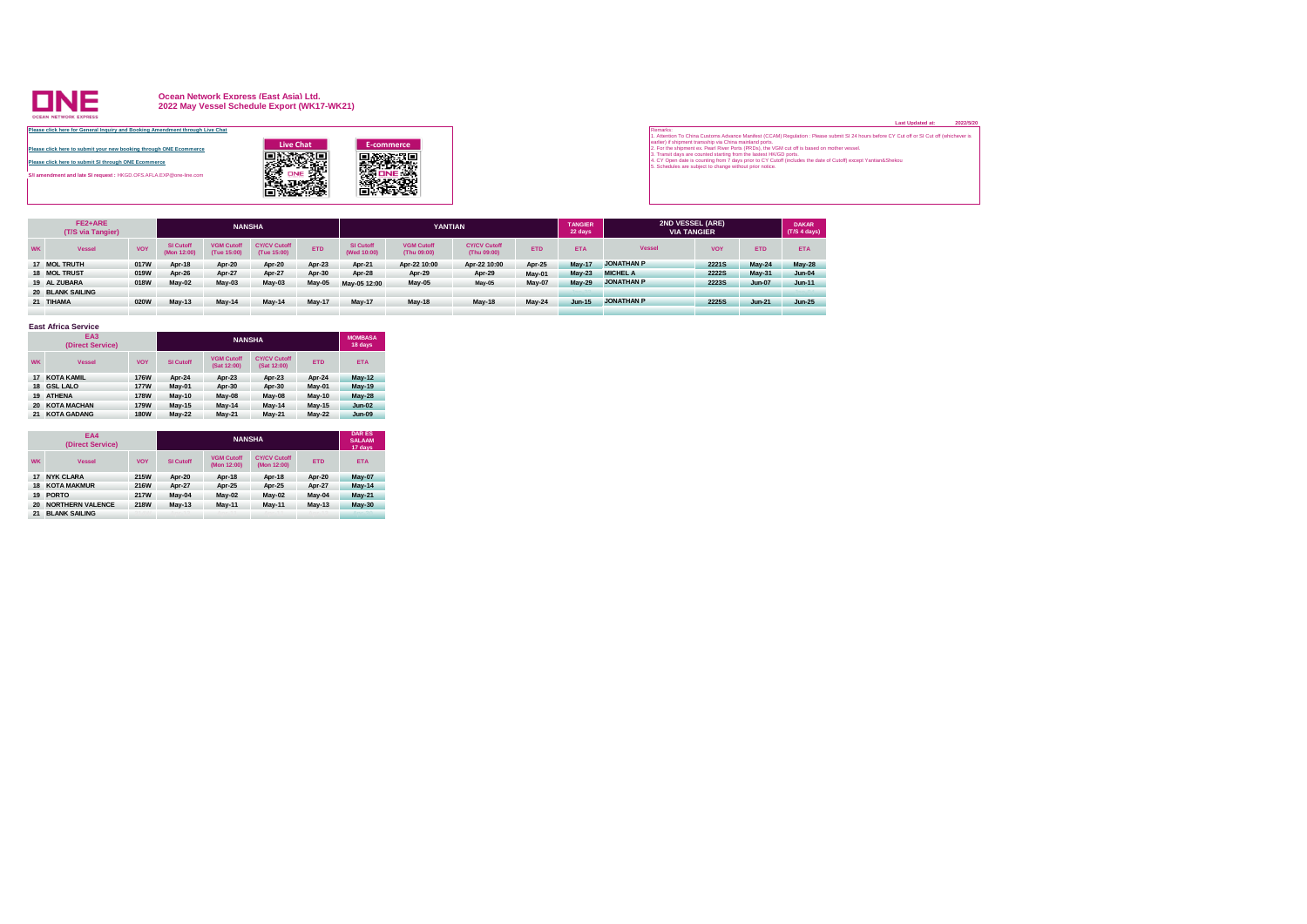## **DNE**

### **Ocean Network Express (East Asia) Ltd. 2022 Jun Vessel Schedule Export (WK22-WK25)**

| TPlease click here for General Induiry and Booking Amendment through Live Chat         |            | I Kemarks.                |
|----------------------------------------------------------------------------------------|------------|---------------------------|
|                                                                                        |            | 1. Attenti                |
| <b>Live Chat</b><br>Please click here to submit your new booking through ONE Ecommerce | E-commerce | earlier) if<br>2. For the |
| Please click here to submit SI through ONE Ecommerce                                   |            | 3. Transit<br>4. CY Op    |
|                                                                                        |            | 5. Sched                  |
| S/I amendment and late SI request : HKGD.OFS.AFLA.EXP@one-line.com                     |            |                           |
|                                                                                        |            |                           |
|                                                                                        |            |                           |

|                                                                                                                                            | <b>Last Updated at:</b> | 2022/5/20 |
|--------------------------------------------------------------------------------------------------------------------------------------------|-------------------------|-----------|
| Remarks:                                                                                                                                   |                         |           |
| 1. Attention To China Customs Advance Manifest (CCAM) Regulation : Please submit SI 24 hours before CY Cut off or SI Cut off (whichever is |                         |           |
| earlier) if shipment transship via China mainland ports.                                                                                   |                         |           |
| 2. For the shipment ex. Pearl River Ports (PRDs), the VGM cut off is based on mother vessel.                                               |                         |           |
| 3. Transit days are counted starting from the lastest HK/GD ports.                                                                         |                         |           |
| 4. CY Open date is counting from 7 days prior to CY Cutoff (includes the date of Cutoff) except Yantian&Shekou                             |                         |           |
| 5. Schedules are subject to change without prior notice.                                                                                   |                         |           |
|                                                                                                                                            |                         |           |
|                                                                                                                                            |                         |           |
|                                                                                                                                            |                         |           |

**South Africa Service**

|                                | ______                  |             |                                 |                                  |                                 |               |                                 |                                  |                                    |               |                                 |                                  |                                    |               |                          |                             |
|--------------------------------|-------------------------|-------------|---------------------------------|----------------------------------|---------------------------------|---------------|---------------------------------|----------------------------------|------------------------------------|---------------|---------------------------------|----------------------------------|------------------------------------|---------------|--------------------------|-----------------------------|
| <b>SAS</b><br>(Direct Service) |                         |             |                                 | <b>HONG KONG</b>                 |                                 |               | <b>NANSHA</b>                   |                                  |                                    |               | <b>SHEKOU</b>                   |                                  |                                    |               | <b>DURBAN</b><br>22 days | <b>CAPE TOWN</b><br>29 days |
| <b>WK</b>                      | <b>Vessel</b>           | <b>VOY</b>  | <b>SI Cutoff</b><br>(Fri 09:00) | <b>VGM Cutoff</b><br>(Sat 17:00) | <b>CY Cutoff</b><br>(Sat 17:00) | ETD.          | <b>SI Cutoff</b><br>(Fri 12:00) | <b>VGM Cutoff</b><br>(Sun 12:00) | <b>CY/CV Cutoff</b><br>(Sun 12:00) | <b>ETD</b>    | <b>SI Cutoff</b><br>(Fri 12:00) | <b>VGM Cutoff</b><br>(Mon 12:00) | <b>CY/CV Cutoff</b><br>(Mon 12:00) | <b>ETD</b>    | <b>ETA</b>               | <b>ETA</b>                  |
|                                | 22 COSCO SURABAYA       | <b>105W</b> | May-23 12:00                    | May-24                           | <b>May-24</b>                   | <b>May-26</b> | <b>May-24</b>                   | <b>May-25</b>                    | $May-25$                           | <b>May-28</b> | $Mav-24$                        | <b>May-25</b>                    | <b>May-25</b>                      | May-28        | <b>Jun-19</b>            | $Jun-26$                    |
|                                | <b>23 BLANK SAILING</b> |             |                                 |                                  |                                 |               |                                 |                                  |                                    |               |                                 | <b><i><u>American</u></i></b>    |                                    |               |                          |                             |
|                                | 24 COSCO AQABA          | 065W        | <b>Jun-03</b>                   | $Jun-04$                         | <b>Jun-04</b>                   | <b>Jun-06</b> | <b>Jun-03</b>                   | Jun-05                           | <b>Jun-05</b>                      | <b>Jun-06</b> | <b>Jun-03</b>                   | <b>Jun-06</b>                    | <b>Jun-06</b>                      | <b>Jun-07</b> | <b>Jun-29</b>            | <b>Jul-06</b>               |
|                                | 25 TO BE NOMINATED      |             |                                 |                                  |                                 |               |                                 |                                  |                                    |               |                                 |                                  |                                    |               |                          |                             |
|                                |                         |             |                                 |                                  |                                 |               |                                 |                                  |                                    |               |                                 |                                  |                                    |               |                          |                             |

#### **West Africa Service**

|           | <b>WA1</b><br>(Direct Service) |             |                  | <b>NANSHA</b>                    |                                    |               | <b>APAPA</b><br>32 days | TIN CAN (TICT)<br>34 days | <b>TEMA</b><br>38 days | <b>LOME</b><br>40 days |
|-----------|--------------------------------|-------------|------------------|----------------------------------|------------------------------------|---------------|-------------------------|---------------------------|------------------------|------------------------|
| <b>WK</b> | <b>Vessel</b>                  | <b>VOY</b>  | <b>SI Cutoff</b> | <b>VGM Cutoff</b><br>(Fri 12:00) | <b>CY/CV Cutoff</b><br>(Fri 12:00) | <b>ETD</b>    | <b>ETA</b>              | <b>ETA</b>                | <b>ETA</b>             | <b>ETA</b>             |
| 22        | <b>GIALOVA</b>                 | <b>220W</b> | <b>May-28</b>    | <b>May-27</b>                    | <b>May-27</b>                      | <b>May-28</b> | <b>Jun-29</b>           | <b>Jul-01</b>             | <b>Jul-05</b>          | <b>Jul-07</b>          |
| 23        | <b>ZIM PACIFIC</b>             | <b>221W</b> | $Jun-04$         | $Jun-03$                         | $Jun-03$                           | <b>Jun-04</b> | <b>Jul-06</b>           | <b>Jul-08</b>             | <b>Jul-12</b>          | $Jul-14$               |
| 24        | <b>NAVIOS MAGNOLIA</b>         | 109W        | $Jun-13$         | <b>Jun-10</b>                    | <b>Jun-10</b>                      | <b>Jun-13</b> | Jul-15                  | <b>Jul-17</b>             | <b>Jul-21</b>          | $Jul-23$               |
| 25        | <b>BAHAMAS</b>                 | <b>131W</b> | <b>Jun-18</b>    | <b>Jun-17</b>                    | <b>Jun-17</b>                      | <b>Jun-18</b> | <b>Jul-20</b>           | <b>Jul-22</b>             | <b>Jul-26</b>          | <b>Jul-28</b>          |

| SW <sub>2</sub><br>(Direct Service) |                         |            |                  |                                  | <b>SHEKOU</b>                      |               |                  |                                  | <b>NANSHA</b>                      |               | <b>TEMA</b><br>31 days | <b>ONNE</b><br>34 days | <b>COTONOU</b><br>38 days | <b>ABIDJAN</b><br>41 days |
|-------------------------------------|-------------------------|------------|------------------|----------------------------------|------------------------------------|---------------|------------------|----------------------------------|------------------------------------|---------------|------------------------|------------------------|---------------------------|---------------------------|
| <b>WK</b>                           | <b>Vessel</b>           | <b>VOY</b> | <b>SI Cutoff</b> | <b>VGM Cutoff</b><br>(Mon 12:00) | <b>CY/CV Cutoff</b><br>(Mon 12:00) | <b>ETD</b>    | <b>SI Cutoff</b> | <b>VGM Cutoff</b><br>(Tue 10:00) | <b>CY/CV Cutoff</b><br>(Tue 10:00) | <b>ETD</b>    | <b>ETA</b>             | <b>ETA</b>             | <b>ETA</b>                | <b>ETA</b>                |
|                                     | <b>22 BLANK SAILING</b> |            |                  |                                  |                                    |               |                  |                                  |                                    |               |                        | $l_{\rm{rms}}$ 00      | <b>ALCOHOL: YESTER</b>    | <b>Australia</b>          |
|                                     | 23 WINDERMERE           | 010W       | <b>May-31</b>    | <b>May-30</b>                    | <b>May-30</b>                      | <b>May-31</b> | <b>Jun-01</b>    | <b>May-31</b>                    | <b>Mav-31</b>                      | <b>Jun-01</b> | $Jul-02$               | <b>Jul-05</b>          | <b>Jul-09</b>             | <b>Jul-12</b>             |
|                                     | <b>24 BLANK SAILING</b> |            |                  |                                  |                                    |               |                  |                                  |                                    |               | <b>Australia</b>       | $1 - 1 - 4 - 3$        | <b>All Angeles</b>        | <b>Australia</b>          |
|                                     | <b>25 BLANK SAILING</b> |            |                  |                                  |                                    |               |                  |                                  |                                    |               |                        |                        |                           |                           |